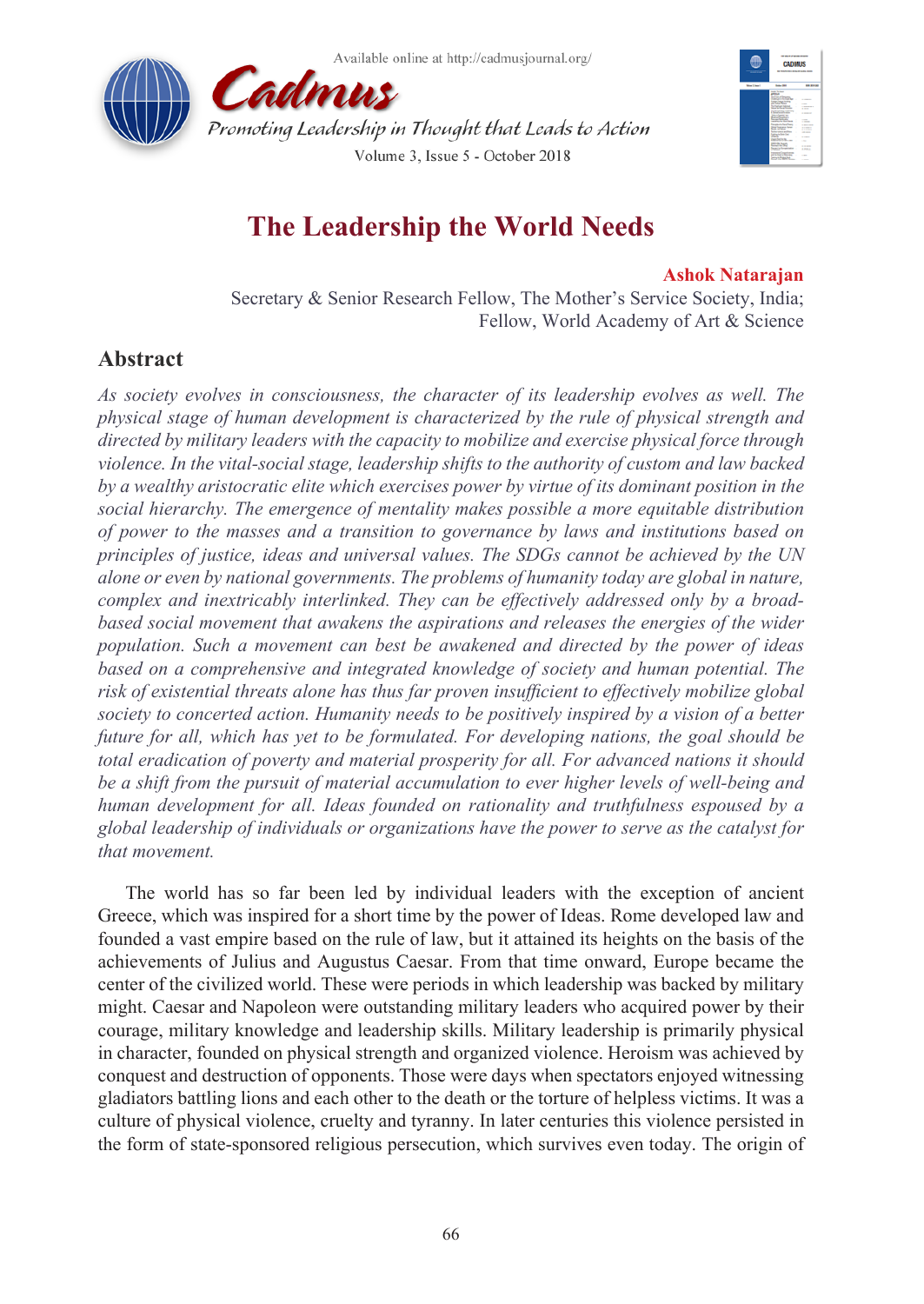England's Irish problem was the persecution of other religions for several centuries. Those were days when might was declared right simply on the basis of strength. Today, it expresses in the form of the tyranny of the majority.

The spread of democracy and education is a result of the evolution of humanity from physical to mental consciousness. The conscious mind serves as a greater seat of truth than the subconscious vital herd mentality or the unconscious habits of the physical body. Mental ideas and organization are the source for all the progress of civilization. At the level of the animal, the stronger animal leads the herd by virtue of its physical prowess. Physical strength delights in destruction. In a vital society, falsehood, darkness and ignorance fortify the physical consciousness and retard its evolution to mentality and rationality. Physical leadership thrives on falsehood and violence. Democracy, parliament, an educated population and a free press do not support the reign of falsehood to the extent prevalent in totalitarian states. Hitler and Stalin both organized their leadership on that basis. Both banned foreign journalists from entering their states to prevent the spread of news to foreign countries. Though democracy had its nascent roots in 1600, dictators like Stalin and Hitler suppressed and fabricated information throughout history to strengthen their control. These were shortlived attempts that could not survive, for Truth does not allow falsehood a long reign. Long ago, states mastered the art of suppressing and distorting facts, bluffing and hypocrisy. When Stalin died in 1953, Khrushchev denounced the cruelty and injustice of Stalin's misrule of the country, which came as a shocking revelation to the Soviet people. Disclosures of this nature help move the world from falsehood to Truth.

The passage of time fosters the revelation of truth. Time belongs to the spiritual plane, while falsehood belongs to the darkness of ignorance. Viable and enduring leadership can be built only upon the basis of truth, or at least rationality. States can no longer survive on the basis of organized falsehood. Charismatic leaders have always manipulated the masses with fear-mongering and the hysteria of hatred. The public today is more conscious of their true character and less susceptible to their illusions, even when prevented from openly expressing their opposition. Glasnost opened the door to permit the suppressed opposition in the Soviet bloc to express their true sentiments. Donald Trump may continue to project falsehood wherever he goes, but as in the case of Reagan he is exposed by the media each and every time. Short-term success does not ensure long term survival. However vulgar and disconcerting to sensible minds, his power can only be short-lived. Rather, his blatant and total disregard for truth of fact is an expression of the darkness before the dawn announcing its approaching death and the exit of falsehood from the arena of national politics and international diplomacy. This is akin to what occurred in the mid- $19<sup>th</sup>$  century when the slave states launched the American Civil War in order to both preserve and extend slavery to the new territories out West at precisely the very moment in history when slavery and slave trade were being abolished in nations around the world and had become a thing of the past with no right to exist any longer. The legacy of the past was finally destroyed by a violent struggle. Today, it can be overcome by a persistent insistence on truth.

Threats such as climate change and economic crisis loom large today. The world has progressed significantly since the Club of Rome published *Limits to Growth* in 1972. Progress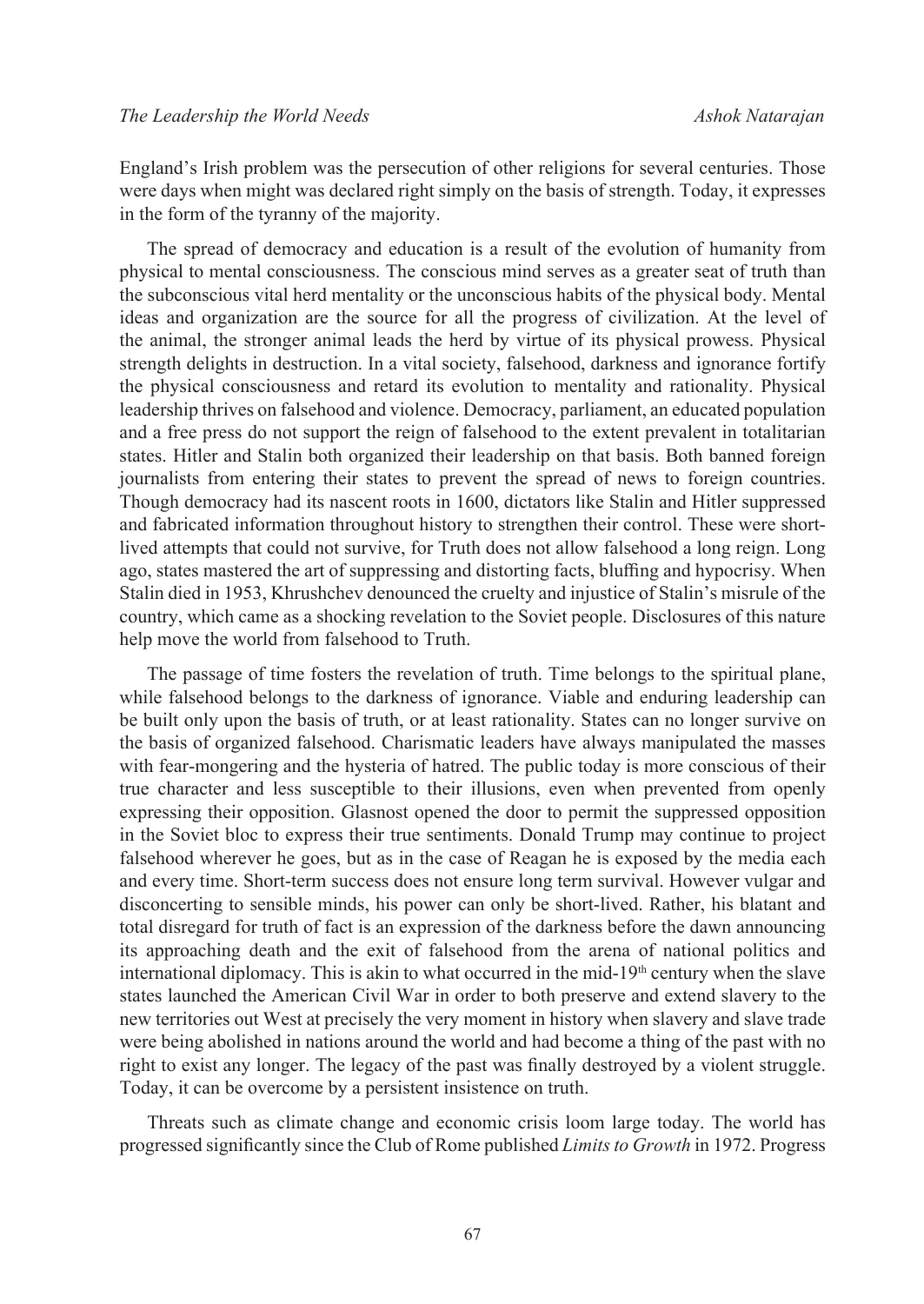has been considerable, though based on a negative vision of catastrophe to be avoided rather than a positive vision of the opportunities for human development and social evolution. It is better to seek a positive approach based on a knowledge that can inspire all, rather than relying on fear as the prime mover.

*"Ideas are the primary instrument available to the World Academy of Art and Science to offer leadership to the world leadership in thought that leads to action."*

Integration of knowledge is stymied by specialization. Specialization developed rapidly over the last two centuries, resulting in an increasing fragmentation of knowledge, compartmentalized policies and divided operational responsibilities. Specialization need not generate problems, provided the underlying knowledge is integrated and unified. Today, it is highly fragmented, especially in the social sciences. The divorce of finance from the real economy is an obvious example. Banking and financial markets played a crucial role in the development of global economy in the early  $20<sup>th</sup>$  century. Business flourished on the basis of capital accrued from public savings. European entrepreneurs set up limited liability companies to pool capital for larger enterprises. Governments supported this initiative with the necessary legal framework. This single legal innovation opened up infinite opportunities for people doing business. It enabled them to acquire the funds needed for unlimited growth and limited the risks of investors to the amount of capital they contributed. The East India Company promised a return of minimum 10%, which reached a maximum of 20% now and then. In this way business expanded rapidly. Gradually the focus shifted from investment in production to pure speculation. The very success of financialization began to undermine investment in the real economy and had a destabilizing impact on exchange rates, foreign investment and trade. The finance-led economy reached a crisis point in 1929. When he became president in 1933, Franklin Roosevelt found that no conventional economic policy measures could stem the banking panic. He finally overcame the crisis by appealing to public confidence in the psychological roots of American society.

Life is infinitely resourceful. As humanity advances, it opens up so many avenues for individual progress. At the same time, for those who do not want to lead an idealistic life, less positive opportunities open up. Marriage used to be an institution that stabilized social relationships. But parallel to that, concubinage also flourished. On top of that, extra-marital relationships also became quite pervasive. The internet and cryptocurrencies are powerful systems for enhancing human welfare, but they also lend themselves to illegal and destructive purposes such as fake news, fraud, and the illicit drug and arms trade. These are negative examples of the infinite resourcefulness of society.

Since the Great Crash in 1929, the world economy has been hit by a continuous succession of smaller financial crises, the most recent being in 2008. Most often, the response to problems is to resort to negative measures that temporarily suppress but do not eliminate the root cause,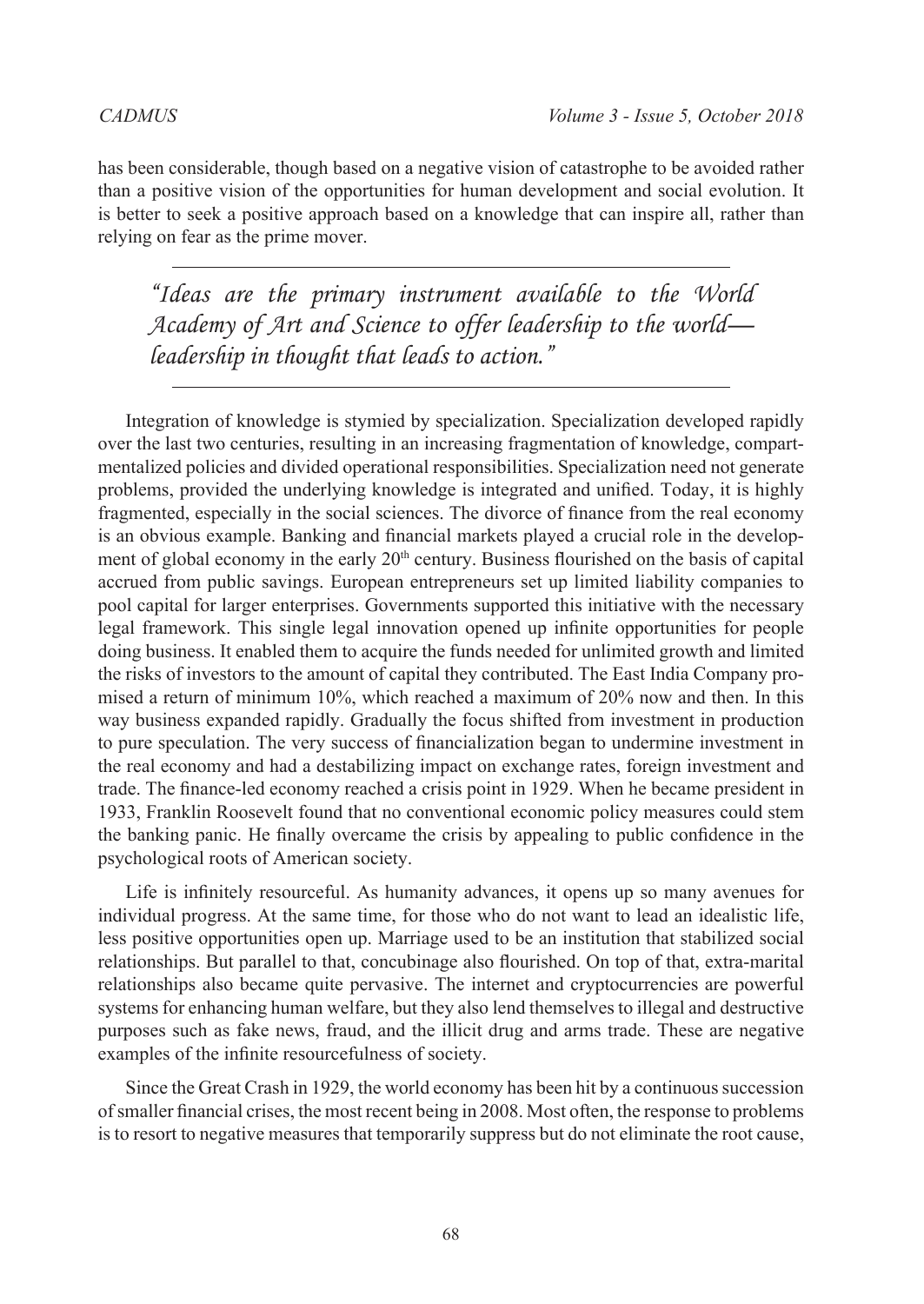thus facilitating their eventual recurrence. Many of the measures adopted to stem the 2008 crisis have benefitted those who profited by it at the expense of the general public. The result is a dramatic rise in inequality, flat incomes for the lower half of society, exorbitant corporate profits and renewed cycles of speculation. Each time society resorts to negative measures to address a crisis, it becomes more difficult and costly to solve the problem. A positive approach is needed and the leadership that is ready to take up this positive approach must offer the necessary social and intellectual support to be accepted by society.

*"[Achievement of SDGs] must be based on a total knowledge, objective knowledge of scientific technology integrated with subjective life knowledge representing emotional awareness of the external world and humanity's aspiration for the future."*

### **1. Power of Ideas**

Ideas are the primary instrument available to the World Academy of Art and Science to offer leadership to the world—leadership in thought that leads to action. When Charles I was deposed in England, the idea of democracy was conceived. Slowly it gained acceptance and now in the 21<sup>st</sup> century, it has spread around the world. The American War of Independence was fought on the basis that all men are born equal. The French Revolution was based on the ideas of freedom, equality and fraternity. The emphasis of Karl Marx on social equality found practical application in 1917, compelling capitalist nations to adopt more workerfriendly welfare policies out of fear of communism. In 1945 there were only 46 democracies. Today, there are 123.\* Famine struck India in the year 1943 when she was still a subject nation. The absence of proper handling of the famine resulted in the loss of three million lives. After India gained Independence in 1947, the government's efforts to increase food production yielded only minimal results. In the mid-1960s, FAO studied the food situation in India during a period of severe drought and forecast epidemic hunger leading to the loss of 10 million lives. The Food Minister of India conceived the idea of launching a nation-wide program to achieve national food self-sufficiency within five years. The nation was mobilized to realize that idealistic goal and achieved it. The Green Revolution was thus born. India doubled its food production in a decade and became a net food exporter.

The UN is a pioneering institution and evolutionary landmark in human history. Historically, great leaders have risen and established organizations around themselves. War became a global institution in the  $20<sup>th</sup>$  century and it destroyed the institution of global empires. The League of Nations, proposed by President Wilson, proved ineffective in combating the global imperialist urge, but contained the seed for global government. The British Empire could have been converted into a global commonwealth had her persistent imperial ambitions not prevailed. But the imperialist urge was still very strong at that

 $*$  2013 figure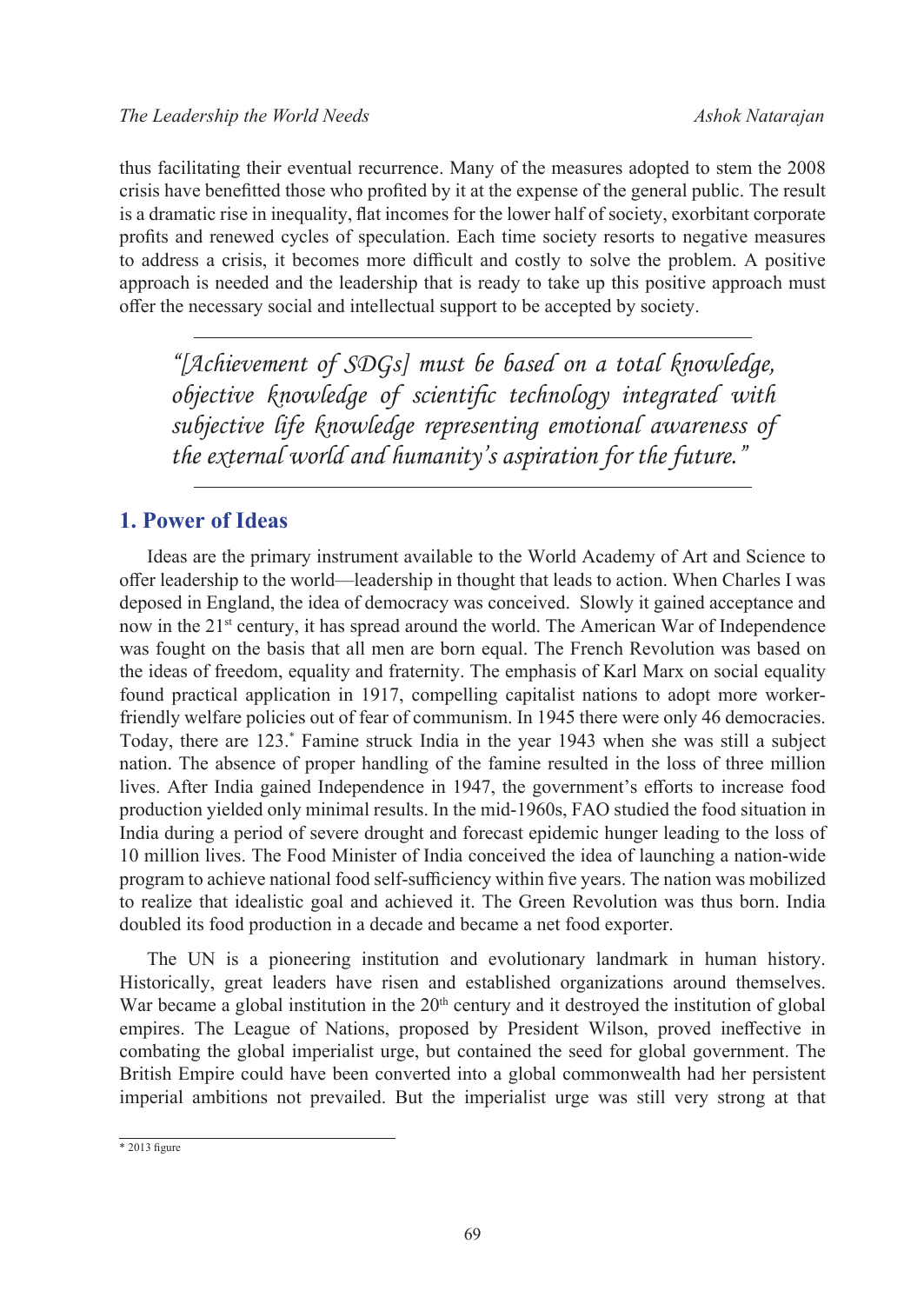time. France and Spain were narrow-minded in matters of religion in the colonies. Britain exhibited that same tendency towards Ireland. Wilson gave the lead but politics then was not a conducive foundation for a global organization. Such a foundation arose only after World War II essentially abolished the acceptability and utility warfare. Political leadership moved to the US and USSR and political immaturity of the world allowed for the formation of two rival blocs. While unity prevailed during the war, it did not survive afterwards to pave the way for global government. Still the formation of the UN, even though based on the veto power, can be considered a victory for peaceful co-existence. The Marshall Plan was introduced to economically help Western European nations recover from the damages of World War II, while strengthening the political influence of the USA. The Soviet Union understood that taking help from America would mean political subservience to that country. It refused the offer and recovered on its own financial strength and thereby preserved its independence. This attitude helped it become a superpower.

*"Even when a crisis breaks out, economists try to solve the crisis by resorting to policies which are the source of the problem. Thus, unprecedented tax cuts for the rich are introduced at a time when inequality is at a hundred-year peak and has become a dangerous source of social unrest."*

Though politically not very powerful, the UN has accomplished considerably on many human fronts. The 17 SDGs that were unanimously adopted by the UN member-states are a remarkable achievement in the evolution of global society. They represent the shared aspirations of all humanity. These lofty goals cannot be achieved on the strength of the UN alone or even by the commitment of national governments. Achieving them will require a broad-based movement of the people of the world to organize themselves to achieve them. As India's Green Revolution was embraced by the Indian society and turned into a social movement of the Indian population, achievement of the SDGs will require a grass-roots movement that engages the participation of the people of the world. It must be based on a total knowledge, objective knowledge of scientific technology integrated with subjective life knowledge representing emotional awareness of the external world and humanity's aspiration for the future. An international organization or network of organizations representing the common aspirations of humanity is needed to project inspiring ideas based on total global thinking. Leadership of the future will rest with such an organization or network.

#### **2. Specialization and Fragmentation of Thought and Life**

Anything founded on the basis of unity has scope for growth. When that unity moves towards Integrality, the impetus for growth gets stronger. Mind operates by dividing reality into parts and regarding each as a whole in itself. It is an instrument of division. But its division is creative in that it expresses unity through division. In early civilizations, all life activities were centered on basic survival. Family, religion, production, festivals, trade, etc.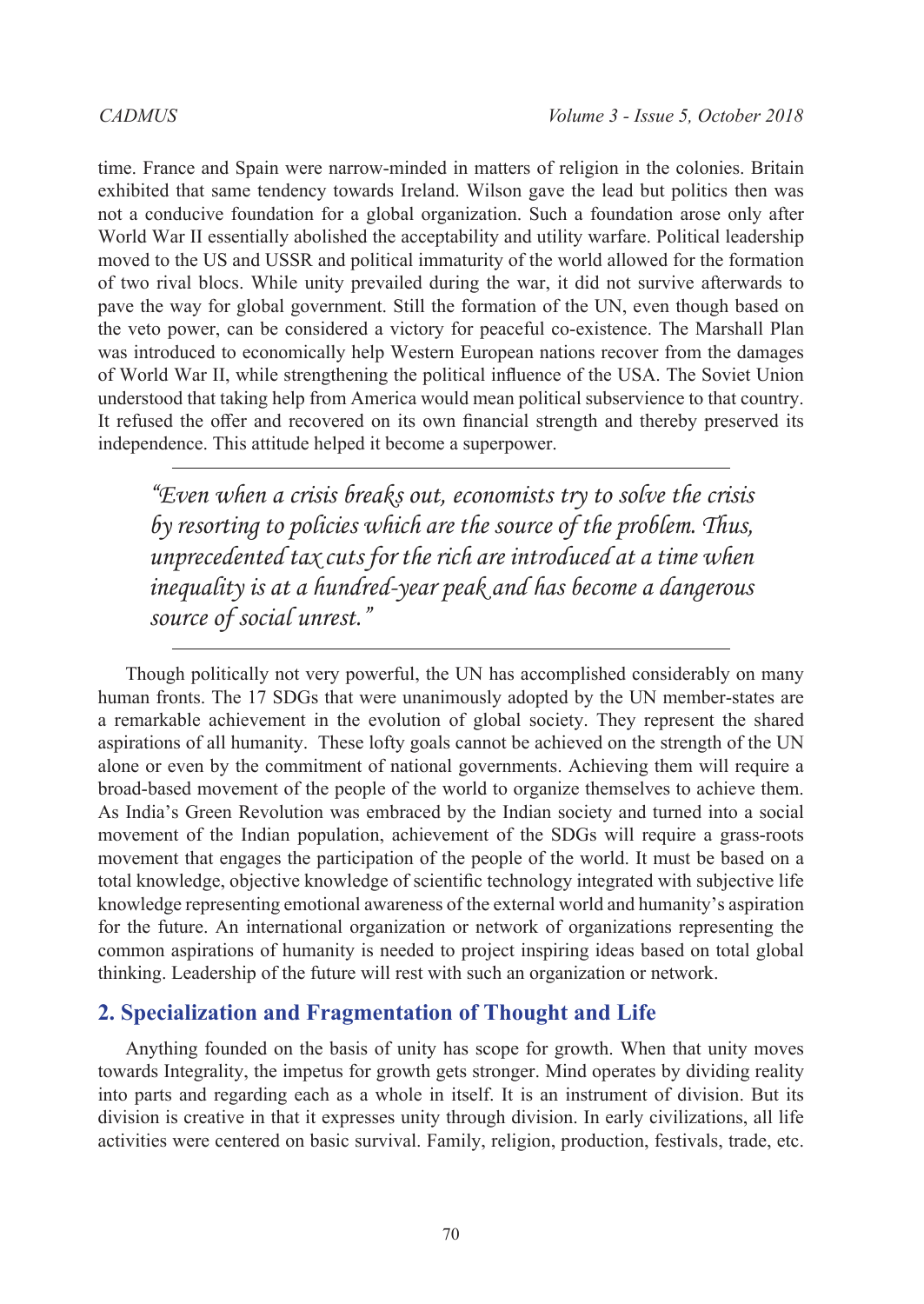were all closely interlinked. As society became more sophisticated, each sector acquired a life of its own and began to develop independently of the others. Thus, trade, commerce, banking and other sectors each developed a life of its own. Such a division eventually led to segregated specialization and fragmentation of knowledge, institutions and activities. These divisions appear real to the mind that accepts them, but social reality remains undivided and integrated.

Current theories regard economy as a separate and independent sphere of activity, ignoring its inextricable linkages with politics, law, ecology, culture and the underlying forces of social power. Economics generally ignores the impact of subjective psychological

*"Life is an organic whole. Even where it divides, it does so in such a way as to retain the underlying unity."*

and cultural factors on economic and social outcomes or applies simplistic assumptions far removed from the real world. This fragmentation has been stretched to the point of regarding finance as a field independent of the real economy. Financial theories have become abstract and remote from the real world, reduced to econometric formulas and computer algorithms with little relation to ground realities. And by a stroke of irony, these formulas are now being used to drive the economy they purport to reflect. Such a disconnect has prepared fertile soil for recurring economic crises. Even when a crisis breaks out, economists try to solve the crisis by resorting to policies which are the source of the problem. Thus, unprecedented tax cuts for the rich are introduced at a time when inequality is at a hundred-year peak and has become a dangerous source of social unrest. The more complex the crisis, the more innovative the counter-productive strategies become. Those who borrow far beyond their capacity for repayment constantly formulate new ways to ensure their success.

Disaster can only be prevented through education that fosters values. But few are the voices that recognize the urgent need for radical change in education. Integrated thinking is rare. The future leadership of the world should strive for that integrality by bringing such views together and generating solid ideas that lead to action. Education is the essence of social growth. The essence of human experience in physical activities and social interactions accumulates as knowledge in the Mind and is passed on to subsequent generations through education. Education has always preserved the underlying sense of unity about existence. The current fragmentation of knowledge and education threatens that perception of unity and needs to be countered by a conscious emphasis on a more integrated perspective before the fragmentation proceeds to even greater extremes.

In reality, specialization need not lead to fragmentation. It can serve the needs of integrality also. The problem arises when the underlying social unity is ignored, leading to imbalances, excesses and various forms of crisis. Fragmentation of social functions in government, business, education and other fields continues to grow today, but there does not seem to be any awareness of the problems it generates. Only a few thinkers in stray bursts of inspiration seem to recognize the fact that future growth depends upon forging integrality. European historians have now come to recognize the arbitrariness of the perceptual divisions through which they have been viewing the world, which served as a rationale for colonial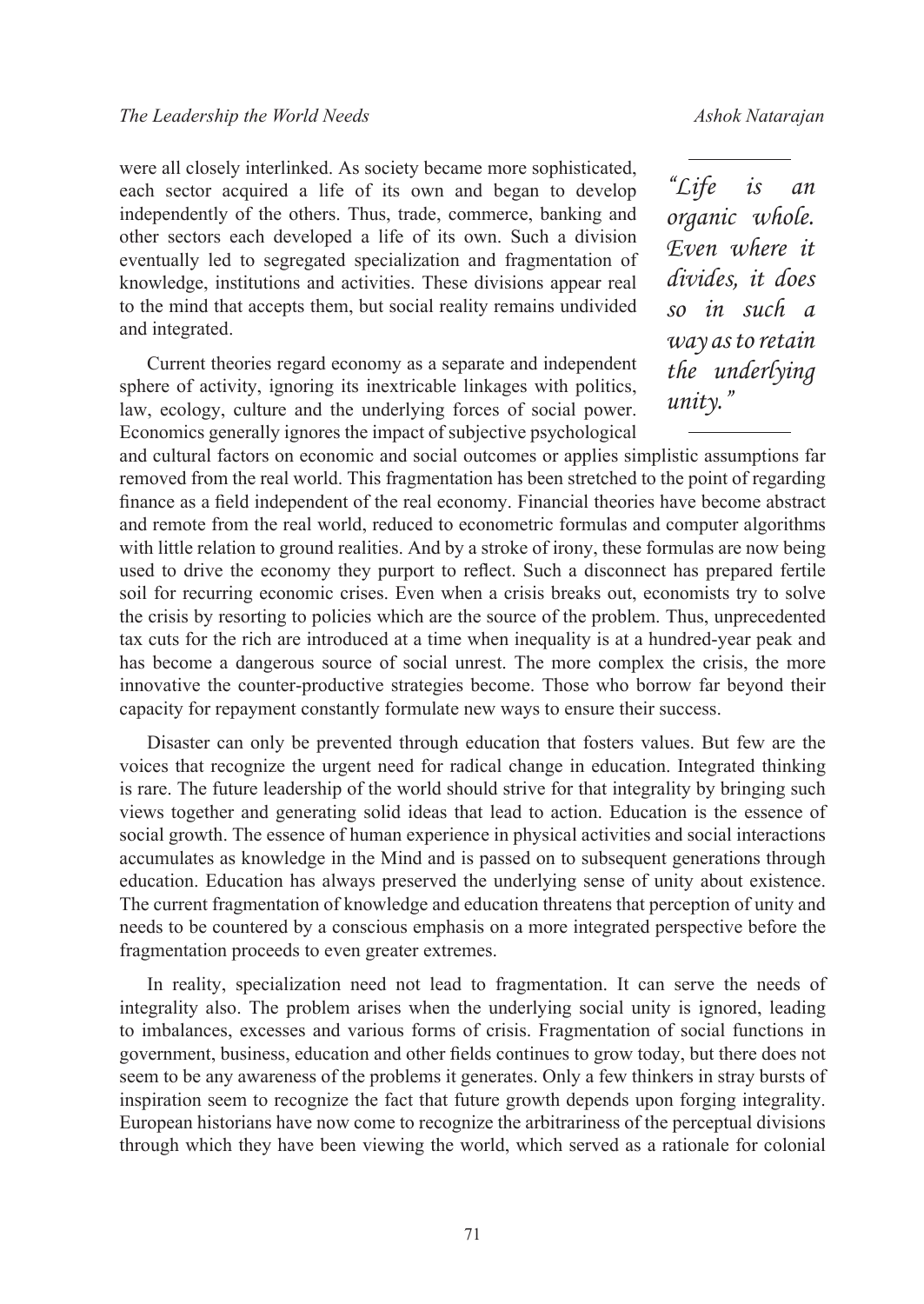imperialism and a catalyst for incessant warfare. Recently, they have begun to reshape their view of history from a more global, objective perspective that recognizes the contribution of other civilizations to human progress. Now the focus of attention has shifted from Europe to America and a similar distortion of reality and disproportionate importance are accorded to their temporary and waning dominance. Here too, an inherent intellectual bias distorts our understanding of current events.

### **3. Unity of Life Reflected in Literature**

Over the past century, intellectuality, reductionism and specialization have come to dominate modern thinking. They generate ideas increasingly divorced from social reality, reduce complex phenomena to their infinitesimal component parts, and divide the organic social whole into separate mechanical elements. Even in the field of literary criticism, specialization, abstraction and reductionism have obscured the precious essence of life that literature depicts. For many centuries, the epics, poetry and fiction have been fundamental sources of both education and entertainment. Fragmentation has no place here. The knowledge communicated through enjoyment is stifled by dry intellectuality. Even the great Shakespearean critic, A. C. Bradley, fell victim to intellectual analysis when he claimed that the attack of the pirate ship in *Hamlet* was a flimsy dramatic device rather than a supreme act of creative genius by a great seer of life.

Life is an organic whole. Even where it divides, it does so in such a way as to retain the underlying unity. In the  $18<sup>th</sup>$  and  $19<sup>th</sup>$  century England, novels were mainly read by women. Serious people abstained from reading them. A novel entertains by the surprises and intensity depicted in its plot. Its characters reveal human nature in all its depths and dimensions. No other form of knowledge equals this power of literature. Thus, literary criticism made the study of human character a central tenet. But beyond human character lies the character of life. When literature reveals the character of life, readers are enthralled and receive knowledge as sensational education. Shakespeare created living characters who remain real to our imagination even today. This is not an education that any school or college can give. Jane Austen's *Pride and Prejudice* entertains and retains its charm even 200 years after it was written, because it is full of insight into human character and the character of life. Lydia's elopement brings ruin on her family and makes her father, Mr. Bennet, suddenly aware of his own serious deficiency. He decides not to blame anyone for his misfortune and to shoulder full responsibility. He takes consciousness responsibility by accepting to bear the consequences even of other people's physical acts. He does not voice a complaint against anyone. Such responsibility raises other people's physical acts to the level of thoughts. Lydia's acts and Mrs. Bennet's initiatives are raised by his decision. Such mental elevation endows it with the power of life and it mobilizes everyone concerned with it. Darcy realizes the gravity of the situation, is mobilized into action and finds a way to get Lydia and Wickham married. It is a dramatic instance of the capacity of life to suddenly change course and reverse its outcome.

In our own lives, we are not conscious of how life responds to our own thoughts and attitudes. Though readers may overlook the true significance of events in a story, the knowledge great literature conveys is received subconsciously and has its impact. It is a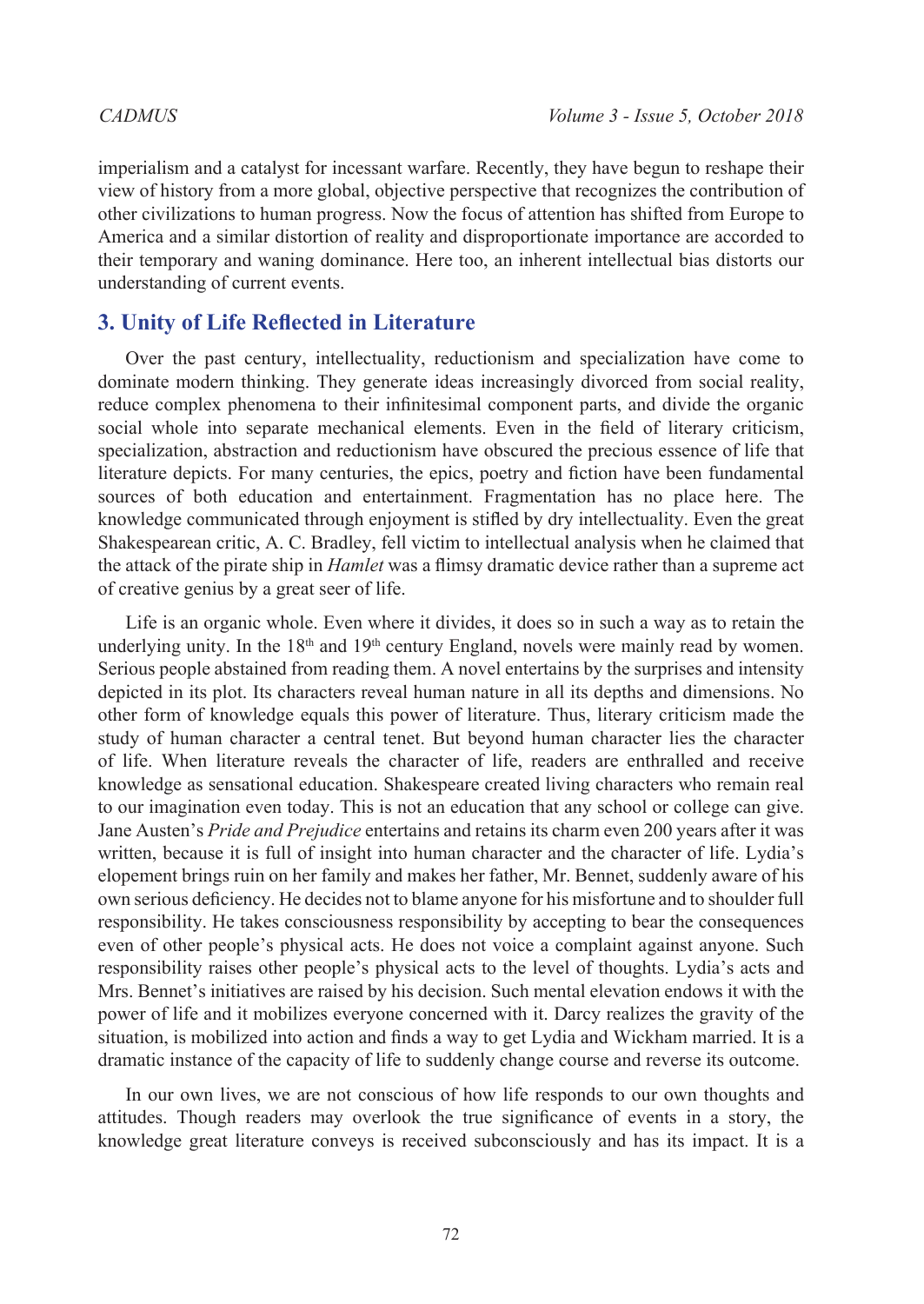powerful form of subconscious education. The educative power of storytelling has been universally recognized. With the advent of videos, social education has become more organized and pervasive. This is one reason that today's youth are far more informed than previous generations, but society does not officially recognize the importance of this informal education.

### **4. Thought that Leads to Action**

The Mind of the World gets organized when a thought is endorsed by the subconscious of the world. Such a thought will be powerful and lead to action. That is the task set for the mental leadership of the world. A dramatic expression of this power can be seen in German reunification. The German nation had long sought imperial status on par with other European countries. Its landlocked geography made overseas conquests difficult. Denied easy access, its ambition grew ever more intense, leading to two world wars. After World War II, the nation was divided into four parts. The three western parts were merged to form West Germany, while the eastern part fell into Soviet hands and remained separate. Its isolation was reinforced by the construction of the Berlin Wall. The circumstances which precipitated the sudden fall of the Berlin Wall have not been adequately explained to this day. When Germany's political ambitions were stifled, they were diverted into economic activity and she became the economic powerhouse of Europe. But her aspiration to this day is for political leadership. Her political aspiration will be realized only when she utilizes her economic superiority to promote the unity of the whole European Union rather than for competitive nationalistic aims. Creative, dynamic world leadership is needed in areas such as this.

In the distant past land was regarded as the only real form of property. The leadership of the nation arose from the aristocracy which owned land. That included the monarch himself. When trade and commerce developed, the center of power shifted to those in business who possessed monetary forms of wealth. Thus, America has come to rule the world. Global civil society advances on many fronts and progress comes in many ways, even through apparently negative and retrograde movements. Hitler's initiation of World War II to establish a German empire by force of arms ended centuries of incessant conflict on the continent, leading ultimately to the abolition of war and unification of Europe. Nuclear weapons have become useless because of their immense destructive power, leading to the strange situation in which even small states can threaten larger ones by the use of nuclear weapons, heralding the beginning of the end of use of physical force by nation-states.

As the discoveries of Quantum Physics challenged the premises of classical Physics, the complex, interconnected and interdependent global society of the  $21<sup>st</sup>$  century presents challenges which the conventional theories, institutions and policies of sovereign nation-states are incapable of managing. Nor is it clear that even a global government would be capable of handling them effectively based on prevailing concepts. At most, a world leadership can formulate ideas which can be implemented by a world government. The foremost question is whether there are visionary world leaders with the capacity to formulate these ideas and establish such a government. Ideas that can lead to action are those that can precipitate the formation of a global government.